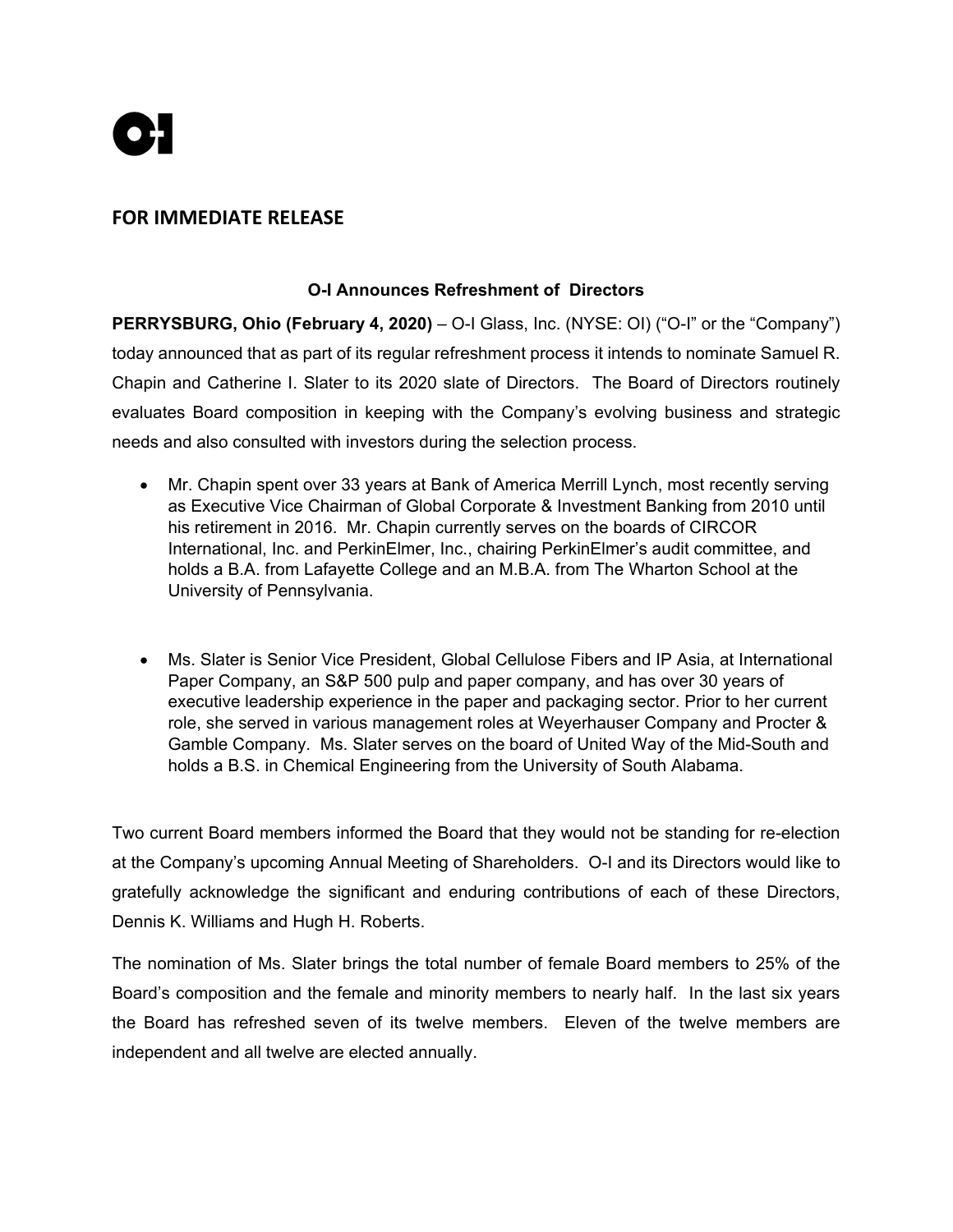## **About O-I**

*At Owens-Illinois, Inc. (NYSE: OI), we love glass and we're proud to make more of it than any other glass*  bottle or jar producer in the world. We love that it's beautiful, pure and completely recyclable. With global *headquarters in Perrysburg, Ohio, we are the preferred partner for many of the world's leading food and beverage brands. Working hand and hand with our customers, we give our passion and expertise to make their bottles iconic and help build their brands around the world. With more than 27,500 people at 77 plants in 23 countries, O-I has a global impact, achieving revenues of \$6.7 billion in 2019. For more information, visit o-i.com.* 

## **Forward-Looking Statements**

*This press release contains "forward-looking" statements within the meaning of Section 21E of the Securities Exchange Act of 1934, as amended (the "Exchange Act") and Section 27A of the Securities Act of 1933. These forward-looking statements relate to a variety of matters, including, without limitation, statements regarding the approval, consummation and potential impact of the Corporate Modernization. Forward-looking statements reflect the Company's current expectations and projections about future events at the time, and thus involve uncertainty and risk. The words "believe," "expect," "anticipate," "will," "could," "would," "should," "may," "plan," "estimate," "intend," "predict," "potential," "continue," and the negatives of these words and other similar expressions generally identify forward-looking statements.* 

*It is possible that the Company's future financial performance may differ from expectations due to a variety of factors including, but not limited to the following: (1) Company's ability to obtain the benefits it anticipates from the Corporate Modernization, (2) risks inherent in, and potentially adverse developments related to, the Chapter 11 bankruptcy proceeding involving the Company's wholly owned subsidiary Paddock Enterprises, LLC ("Paddock"), that could adversely affect the Company and the Company's liquidity or results of operations, including risks from asbestos-related claimant representatives asserting claims against the Company and potential for litigation and payment demands against us by such representatives and other third parties, (3) the Company's ability to accurately estimate its total asbestosrelated liability or to control the timing and occurrence of events related to outstanding asbestos-related claims, including but not limited to the Company's obligations to make payments to resolve such claims under the terms of its support agreement with Paddock, (4) the Company's ability to manage its cost structure, including its success in implementing restructuring or other plans aimed at improving the Company's operating efficiency and working capital management, achieving cost savings, and remaining well-positioned to address the Company's legacy liabilities, (5) the Company's ability to acquire or divest businesses, acquire and expand plants, integrate operations of acquired businesses and achieve expected benefits from acquisitions, divestitures or expansions, (6) the Company's ability to achieve its strategic plan, (7) foreign currency fluctuations relative to the U.S. dollar, (8) changes in capital availability or cost, including interest rate fluctuations and the ability of the Company to refinance debt at favorable terms, (9) the general political, economic and competitive conditions in markets and countries where the Company has operations, including uncertainties related to Brexit, economic and social conditions, disruptions in the supply chain, competitive pricing pressures, inflation or deflation, and changes in tax rates and laws, (10) the Company's ability to generate sufficient future cash flows to ensure the Company's goodwill is not impaired, (11) consumer preferences for alternative forms of packaging, (12) cost and availability of raw materials, labor, energy and transportation, (13) consolidation among competitors and customers, (14) unanticipated expenditures with respect to data privacy, environmental, safety and health laws, (15) unanticipated operational disruptions, including higher capital spending, (16) the Company's ability to further develop its sales, marketing and product development capabilities, (17) the failure of the Company's joint venture partners to meet their obligations or commit additional capital to the joint venture, (18) the ability of the Company and the third parties on which it relies for information technology system support to prevent and detect security breaches related to cybersecurity and data privacy, (19) changes in U.S. trade policies, and the other risk factors discussed in the Company's Annual Report on Form 10-K for the year ended December 31, 2018 and any subsequently filed Annual Report on Form 10-K, Quarterly Reports on Form 10-Q or the Company's other filings with the Securities and Exchange Commission.*